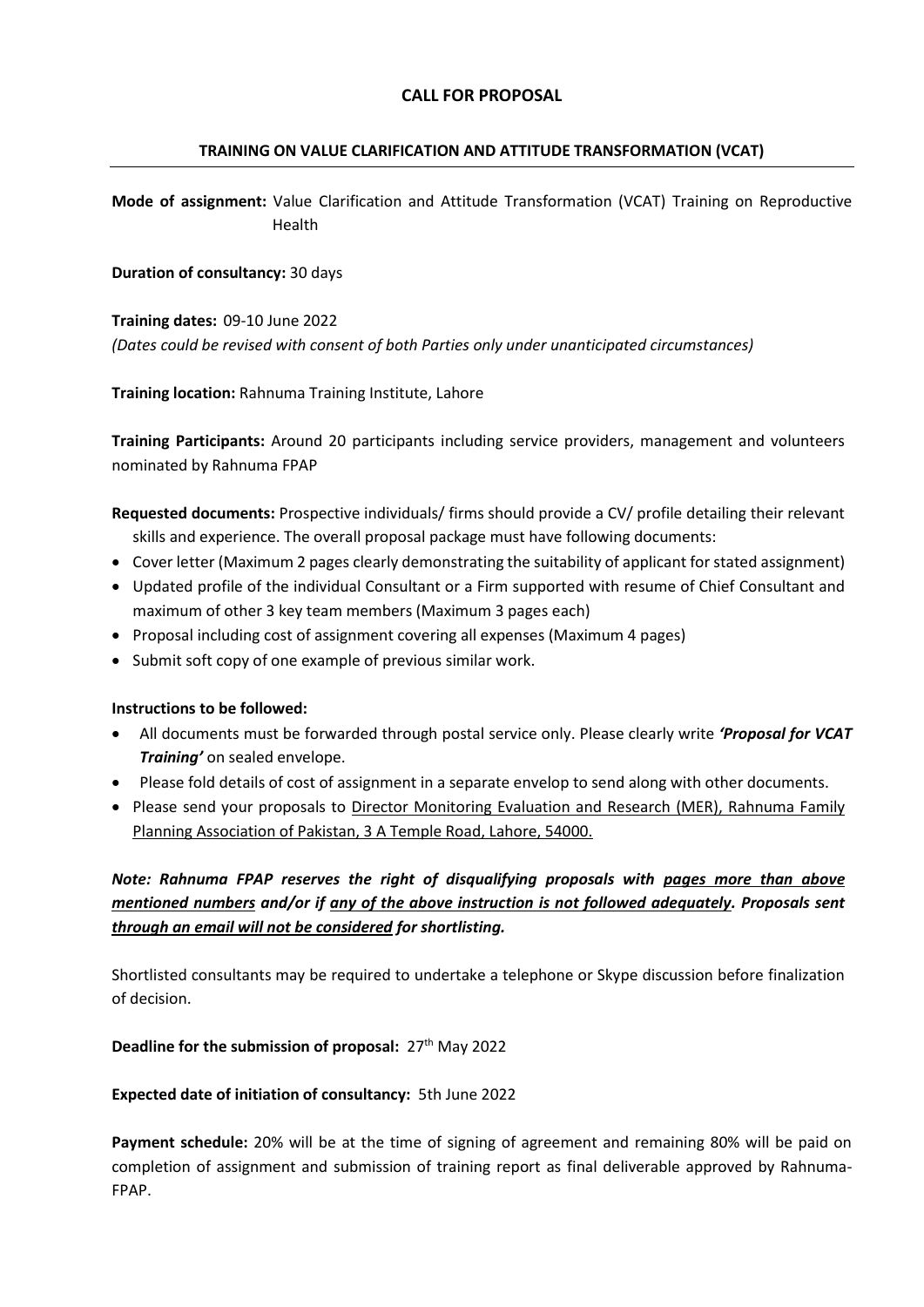All payments will be made through cross-cheque in Pak Rupees after deduction of withholding of Income Taxes as per Law of Punjab Revenue Authority and Federal Board of Revenue.

**Liaison person from Rahnuma FPAP (R-FPAP):** Please direct your submission of proposal related queries to Director Monitoring Evaluation and Research, Rahnuma FPAP, 3-A Temple Road, Lahore Phone: (042) 111 22 33 66, Ext. 323. Direct line: (042) 3636 1583. Email address: [asifa@fpapak.org](mailto:asifa@fpapak.org)

#### **Introduction**

RFPAP is an affiliate member of International Planned Parenthood Federation (IPPF), working in Pakistan as a national organization since 1953. It has been extending family planning (FP) and sexual and reproductive health (SRH) information and services across all four provinces, Gilgit Baltistan and Azad Jammu & Kashmir (AJK) through a network of its own service delivery outlets and through collaboration with public and private sector.

### **Background**

Value Clarification and Attitude Transformation (VCAT) training workshops are conducted over the course of two days, in a safe environment in which individuals take responsibility to fully engage in honest, openminded and critical reflection and evaluation of new or reframed information and situations. The content is designed to be accessible and personally relevant. Among others, topics covered include statistics on the magnitude of unsafe abortion, the legal status of abortion in Pakistan, Islamic perspectives on the topic, personal beliefs versus professional responsibilities, the connection between stigma and abortion and other related issues,. After each session ample time is allocated for group discussion, expression of individual perspectives, sharing of personal experiences and critical examination of values and deep-rooted beliefs.

#### **Purpose of this assignment**

The main purpose of VCAT workshop is to explore, question, clarify and affirm of participants values and beliefs about reproductive health and rights such that their awareness and comfort with information for the provision of comprehensive reproductive and safe abortion is increased.

#### **Roles and Responsibilities of Consultant**

Following are presumed broader activities to be carried out by the Consultant:

- Attend inception meeting with the project staff of Rahnuma FPAP for thorough understanding of training modalities and other associated details. This could be physical or a virtual meeting.
- Develop detailed training agenda.
- Develop presentation and handouts of training material for imparting comprehensive training.
- Share draft training agenda, presentation and other training material with Rahnuma FPAP. Incorporate feedback and submit finalized documents for approval.
- Share in hard and soft copies the materials to be shared with training participants for their use during training and post training reference and record.
- Conduct 2 days VCAT training on Reproductive Health.
- Facilitate training sessions and maintain all means of verification of trainings including attendance sheets, pre & post-test sheets and analysis, pictures etc.
- Submit draft of comprehensive training report with all means of verification within 1 week after the completion of training to Rahnuma FPAP for review.
- Finalize training report after incorporating comments by R-FPAP and submit back within 2 days.
- Submit 3 hard copies of finalized training report and 3 soft copies (in USBs) of entire training package along with finalized report within agreed time frame.